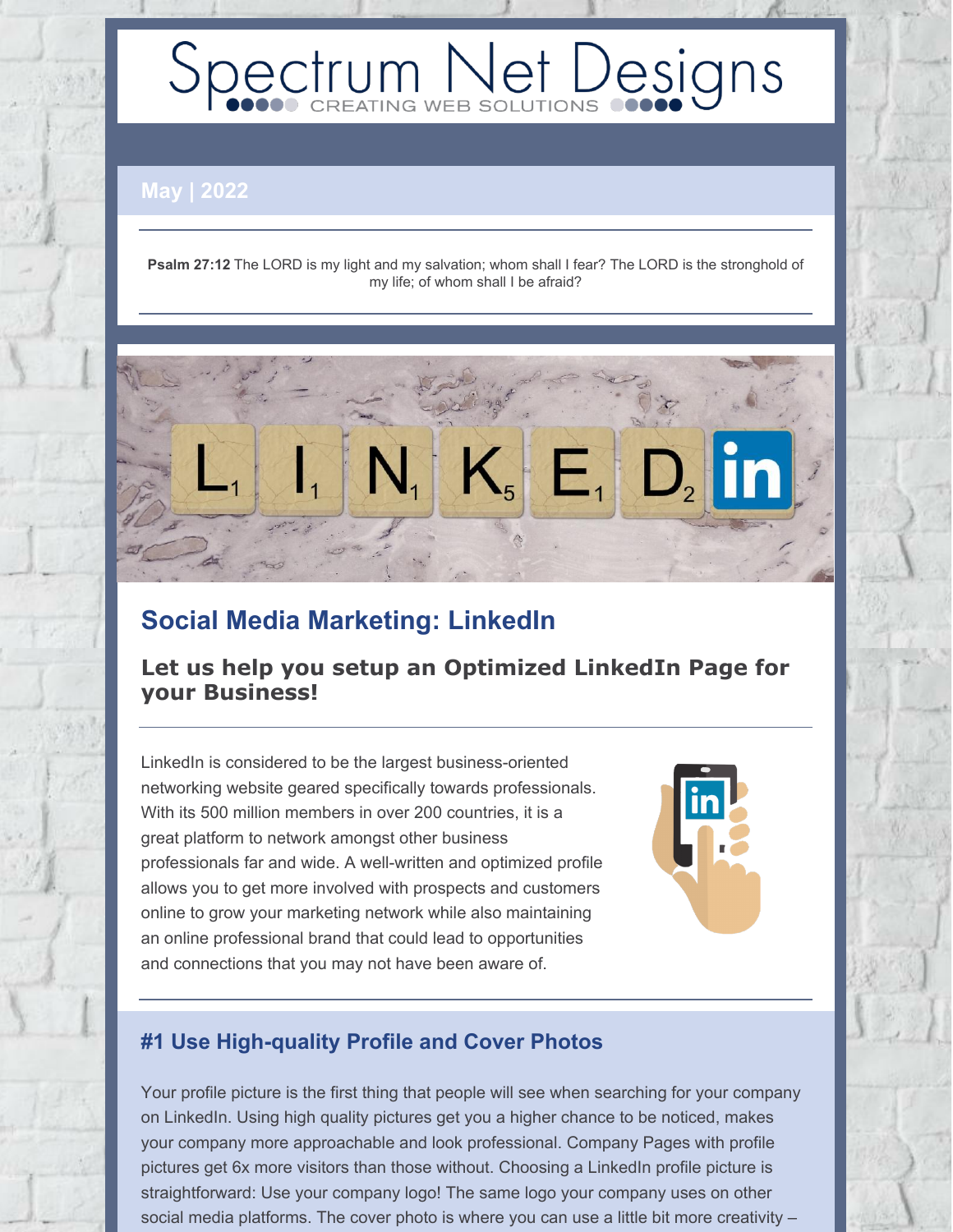choose images that are clear and represent your company.

## **#2 Write a complete "About Us" Section**

Fill out as much information as you can when creating your company profile page to provide viewers with everything they need to know about your company- company size, industry, year founded, company type, location, etc. You will need to create an "About Us" section that encapsulates your brand. Make sure to include keywords in this section to help the optimization process. Ultimately, you want your About Us



section to tell your company story and help people see the value of your product or service.

#### **#3. Grow your audience**



You can now put your business in front of a highly selective and very profitable audience. There are many ways to grow your audience. Invite people from your community, target your audience with posts, and use paid promotions and ads! You can now put your business in front of a highly selective and very profitable audience. Once you have your company profile up and running be ready to share it with the

world whether it be on social media, emails, or your company website.

### **#4. Post to your Company Page regularly**

Content marketing is absolutely vital on any platform, and LinkedIn is no exception. You will want to incorporate LinkedIn into your daily posting habits. LinkedIn reports that companies who post weekly see a 2x lift in [engagement](https://business.linkedin.com/marketing-solutions/linkedin-pages/best-practices#2). Try to incorporate different post types like articles, images, and videos to help reach and engage your audience with your content. Whatever type of content you choose to post, aim for 5-10 published posts on your LinkedIn page to boot your credibility

**LinkedIn is a great resource to grow your marketing network and connect with prospects and customers!**

[Contact](https://www.spectrumnetdesigns.com/contact-us/) Us Today!